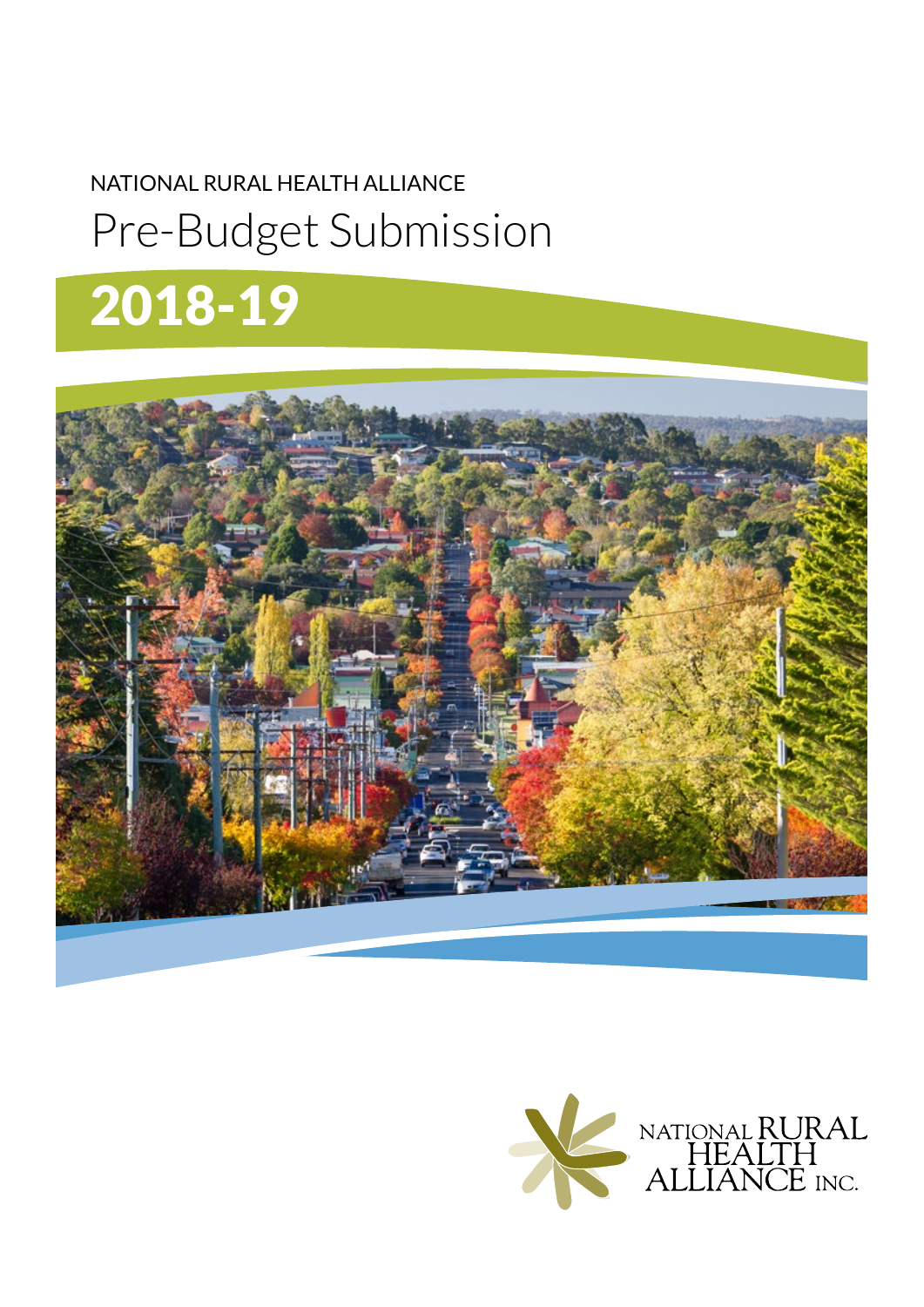### Introduction

The National Rural Health Alliance (the Alliance) is Australia's peak representative body for rural and remote health. We are committed to improve the health and wellbeing of the 7 million people who live in rural and remote Australia.

Our 34 Member Bodies, each of which is a national organisation, include consumer groups (such as the Country Women's Association of Australia), representation from the Aboriginal and Torres Strait Islander health sector, health professional organisations (representing doctors, nurses and midwives, allied health professionals, dentists, pharmacists, optometrists, paramedics, health students, chiropractors and health service managers) and service providers (such as the Royal Flying Doctor Service). This large and diverse membership ensures a broad and authentic view of the interests of the people of rural and remote Australia. A full list of our current members is attached as Annex A.

This Pre-Budget Submission has been developed to support the key strategic goals that were agreed to at the annual meeting of all Member Bodies in September 2017 along with the priorities identified by over 1200 delegates at the Rural Health Conference held in Cairns in April 2017.

The Alliance and its 34 Member Bodies thank the Government for the opportunity to contribute to discussions regarding the 2018–19 Federal Budget.

We believe that this Budget presents an opportunity to support the vision of the Alliance and improve the lives of the seven million people living in rural and remote Australia. We stand ready to work collaboratively to resolve current and emerging rural and remote health issues.

**Mark Diamond** Chief Executive Officer National Rural Health Alliance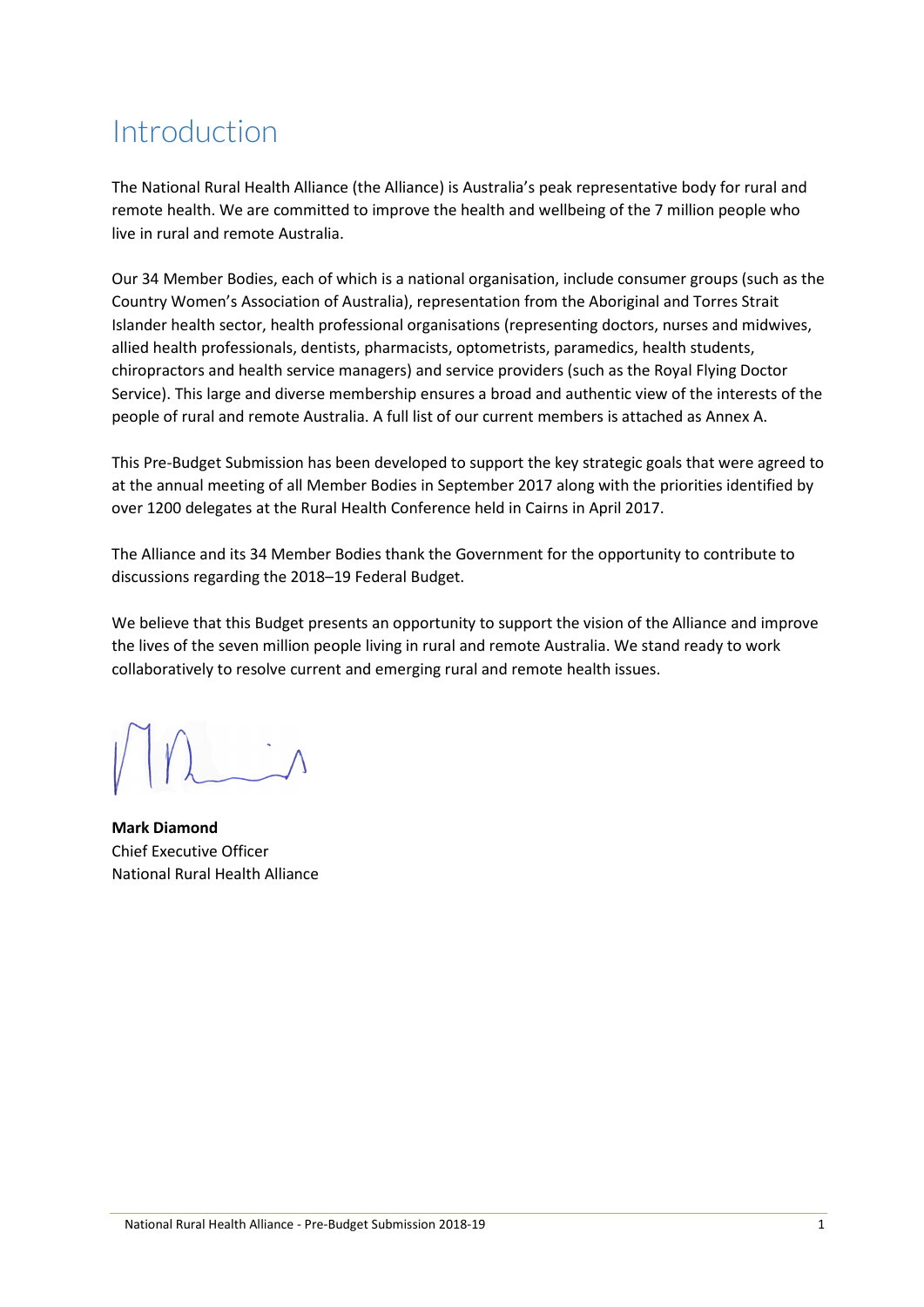### **Contents**

| 1. |                                                                                            |  |
|----|--------------------------------------------------------------------------------------------|--|
| 2. |                                                                                            |  |
| 3. |                                                                                            |  |
| 4. | Delineation of Health Service Access Standards for rural and remote communities5           |  |
| 5. |                                                                                            |  |
| 6. | Evaluation of the reach and impact of the Health Workforce Scholarship Program             |  |
| 7. | Collection and analysis of consumer views related to health in rural and remote Australia7 |  |
|    |                                                                                            |  |

Annex A: National Rural Health Alliance Member Bodies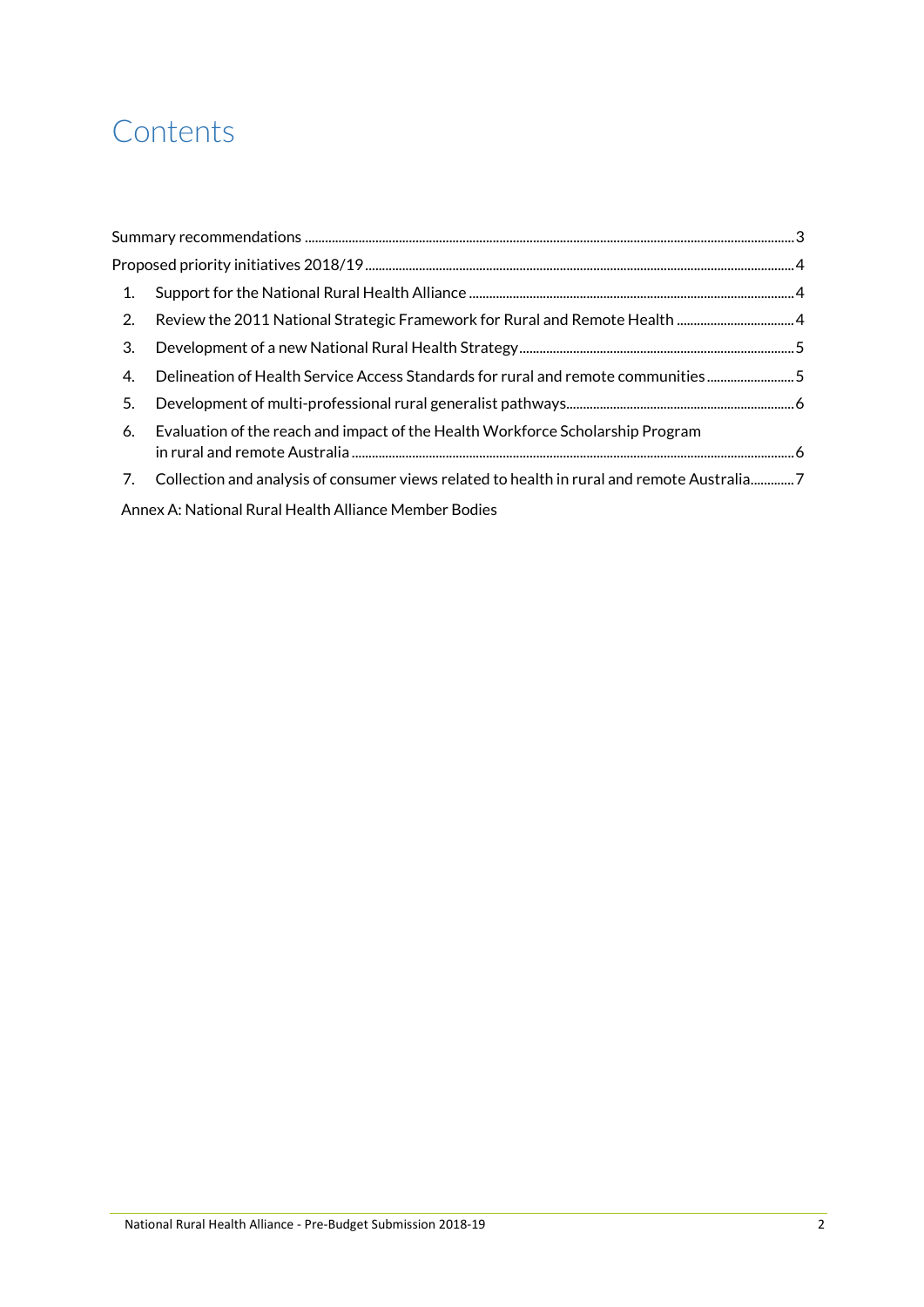### <span id="page-3-0"></span>Summary recommendations

| <b>INITIATIVE</b>                                                                                                           | <b>BENEFIT</b>                                                                                                                                                                                                                                                                  | <b>COST</b>                          |
|-----------------------------------------------------------------------------------------------------------------------------|---------------------------------------------------------------------------------------------------------------------------------------------------------------------------------------------------------------------------------------------------------------------------------|--------------------------------------|
| 1. Support for the National<br><b>Rural Health Alliance</b>                                                                 | Improved capacity for the Alliance to provide<br>leadership in the consultation of the rural health<br>sector in the development of new initiatives,<br>service models, new technologies and research to<br>improve health outcomes for consumers in rural<br>and remote areas. | \$1m over<br>4 years                 |
| 2. Review the 2011 National<br><b>Strategic Framework for Rural</b><br>and Remote Health                                    | Assessment and evaluation of the progress that<br>has been made since 2011 in order to establish<br>benchmarks for a new National Rural Health<br>Strategy.                                                                                                                     | \$600k<br>over <sub>2</sub><br>years |
| 3. Development of a new<br>National Rural Health Strategy                                                                   | In consultation with the rural health sector<br>develop a vision and strategy for health reform<br>and improved health service delivery in rural and<br>remote Australia.                                                                                                       | \$1m over<br>2 years                 |
| 4. Delineation of Health<br>Service Access Standards for<br>rural and remote communities                                    | A scalable definition of minimum standards for<br>ensuring equitable access to health care services<br>for people in rural and remote Australia.                                                                                                                                | \$1m over<br>2 years                 |
| 5. Development a framework<br>for multi-professional rural<br>generalist pathways                                           | The identification of opportunities to leverage the<br>medical rural generalist pathway to achieve<br>efficient multi-professional rural workforce<br>pathways which support evidence based<br>integrated models of care and a sustainable rural<br>workforce.                  | \$500k<br>over <sub>2</sub><br>years |
| 6. Evaluation of the reach and<br>impact of the Health<br>Workforce Scholarship<br>Program in rural and remote<br>Australia | Production of evidence to inform future targeting<br>of bursaries and scholarships to address<br>workforce maldistribution, under supply and<br>retention in rural and remote Australia.                                                                                        | \$150k<br>over 1<br>year             |
| 7. Collection and analysis of<br>consumer views related to<br>health in rural and remote<br>Australia                       | Evidence of what programs and policies work to<br>bridge the gap in health outcomes in rural and<br>remote Australia.                                                                                                                                                           | \$400k<br>over 2<br>years            |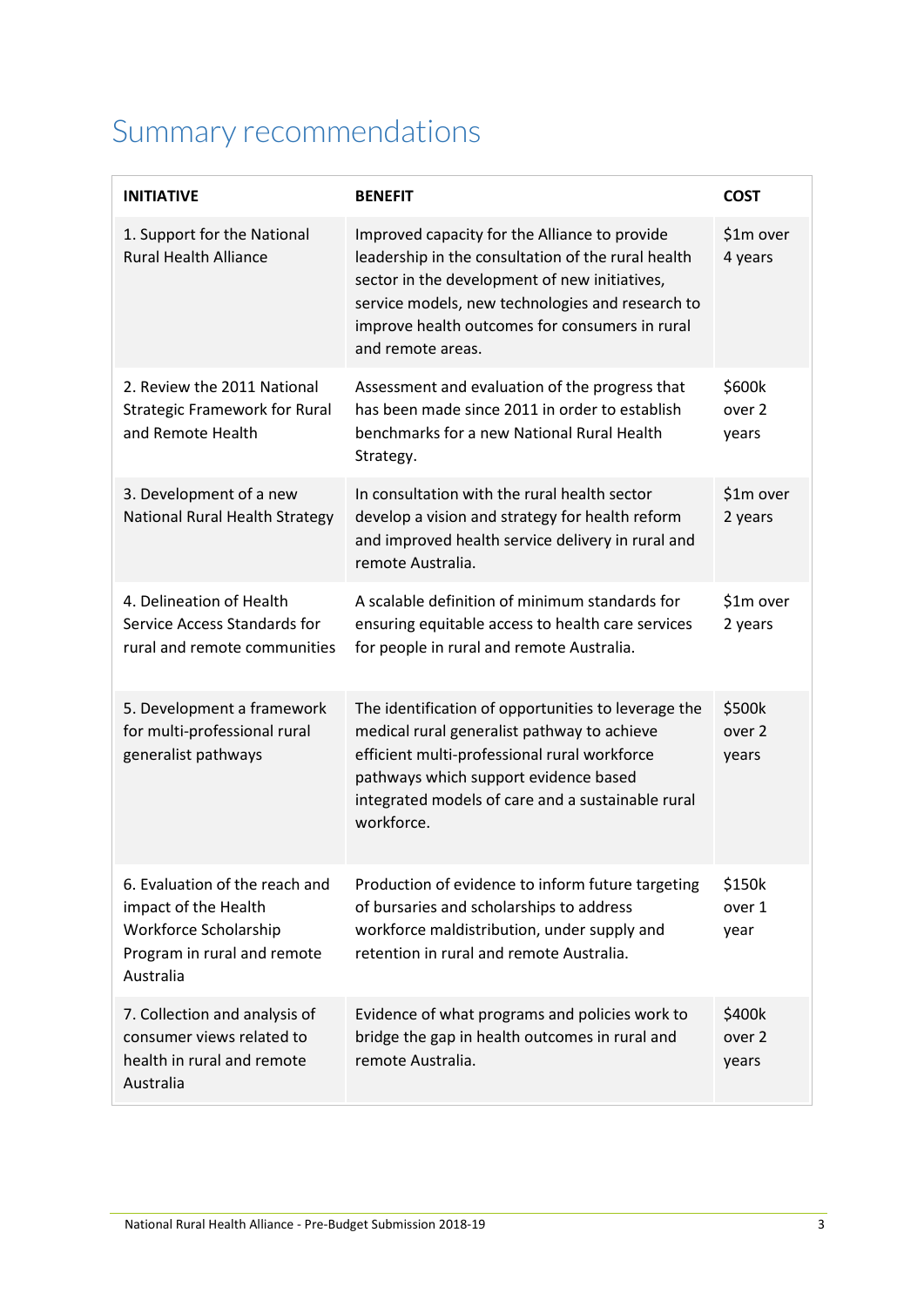### <span id="page-4-0"></span>Proposed priority initiatives 2018/19

#### <span id="page-4-1"></span>1. Support for the National Rural Health Alliance

The Alliance has been supported by government over the past 25 years to provide leadership, advice and support to the rural and remote health sector. The Alliance is the only peak organisation able to source expertise from across the majority of healthcare professions and representative groups, each of which have a direct investment and involvement in rural and remote health. As such, the Alliance is uniquely placed to provide expertise and definitive advice to inform higher level decision making regarding the provision of quality health care services to consumers in rural and remote Australia. A core function of the Alliance is to assist the Commonwealth Government in the formulation of national policy and program initiatives designed to improve health outcomes for people living in rural and remote Australia.

Continued and amplified support of the Alliance would ensure:

- Expansion of the capacity of the Alliance to provide leadership in the consultation of the rural health sector in the development of new initiatives, service models and new technologies that will improve health outcomes for consumers in rural and remote Australia.
- Expansion of the network of affiliated member organisations to ensure all service sectors that have a focus on rural and remote health benefit from the support and involvement of the Alliance and are able to contribute to the formulation of key policy initiatives without duplicating effort.
- Expansion in the ability of the Alliance to facilitate research activity targeting best practice solutions to the provision of health care to rural and remote Australia.

#### Cost:\$1m over 4 years

#### <span id="page-4-2"></span>2. Review the 2011 National Strategic Framework for Rural and Remote Health

Endorsed in 2011 by the Standing Council on Health, the National Strategic Framework for Rural and Remote Health (the Framework) recognised the unique challenges of providing health care in rural and remote Australia and the importance to all Australians of providing timely access to quality and safe health care services, no matter where they live. The Framework was intended for use by all engaged in the planning, funding and delivering of health services in regional, rural and remote Australia – governments, communities, local health service providers, advocacy and community groups and members of the public.

However, no reporting has ever been undertaken to present an update on progress, recognition of the range of policies and programs implemented by Commonwealth, State or Territory Governments to address the goals of the Framework, or to examine the effectiveness of the Framework in addressing those goals.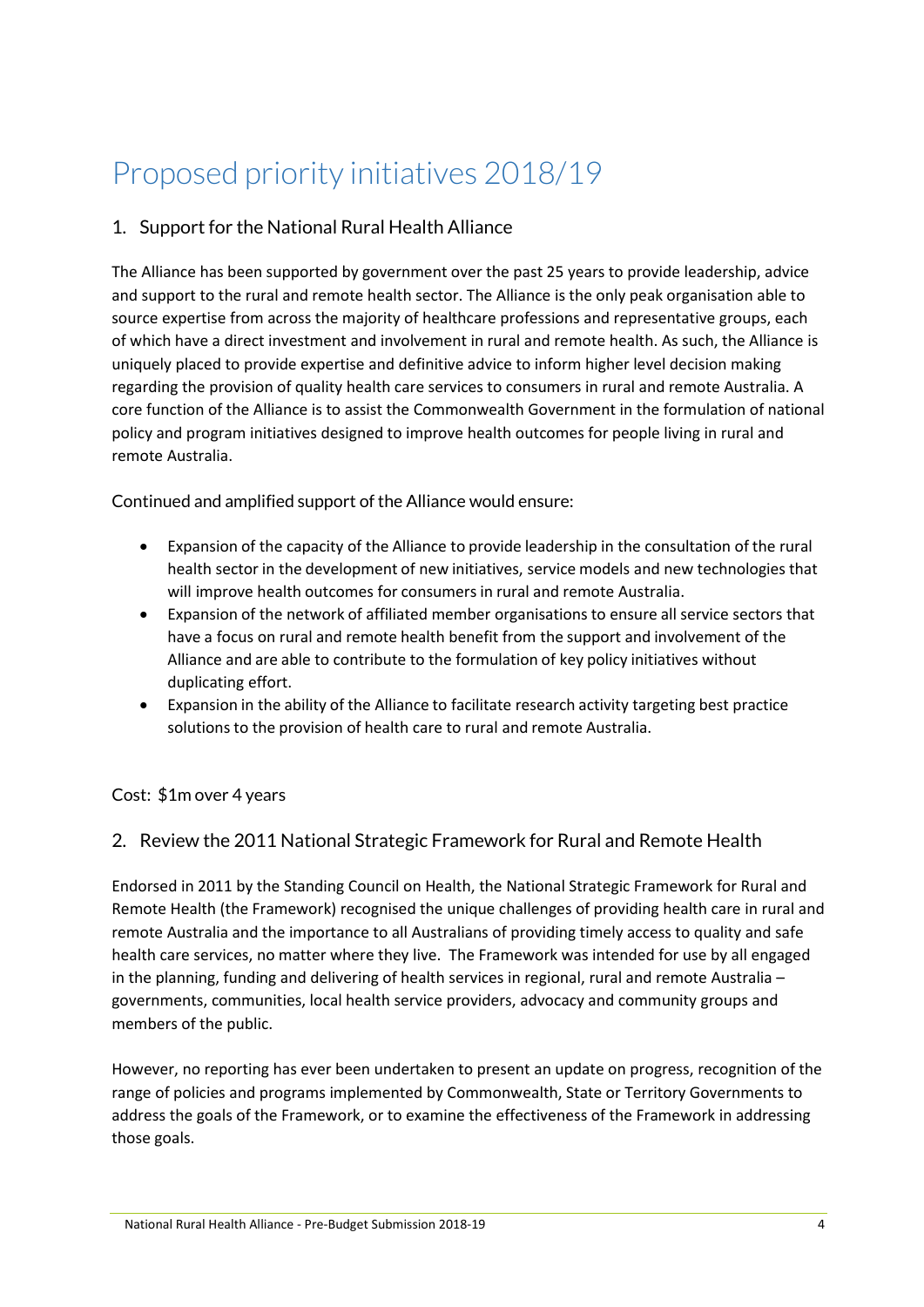While the Alliance believes it is time for a new National Rural Health Strategy, it recognises the importance of assessing and evaluation the progress that has been made to establish benchmarks.

Cost: \$600k over two years

#### <span id="page-5-0"></span>3. Development of a new National Rural Health Strategy

*Australia's Health 2016* (the biennial report of the Australian Institute of Health and Welfare) acknowledges that "Australians living in rural and remote areas tend to have lower life expectancy, higher rates of disease and injury, and poorer access to and use of health services than people living in Major cities." This is word for word the same as the assessment from *Australia's Health 2010*.

With little change in health outcomes in the intervening six years, it is time for a new National Rural Health Strategy which should be developed following the evaluation and review of the 2011 Framework outlined above.

Key elements of the strategy might include key priorities similar to those contained in the 2011 Framework including: access; service models and models of care; health workforce; collaborative partnerships and planning at the local level; and strong leadership, governance, transparency and performance.

Australia has been at the forefront of rural health service development. We need to evaluate programs such as the multi-purpose services programs and other innovative models of service delivery and look at how we can build on their successes to meet emerging needs in rural and remote communities.

A revised National Framework, with a supporting implementation and evaluation plan, must reflect such aspirations and look at how health reform and improved health service delivery is positioned within the broader social and economic life of rural and remote Australia.

Cost: \$1m over two years

#### <span id="page-5-1"></span>4. Delineation of Health Service Access Standards for rural and remote communities

Difficulties in accessing health services is one of the most commonly cited issues of concern to people living in rural and remote areas. Health services that are time appropriate, commensurate with individual healthcare needs and capable of responding to changes in consumer circumstances have a proven positive impact on the health outcomes experienced by people who live in rural and remote Australia.

As a core part of the development of a new National Rural Health Strategy, the Alliance is keen to lead a body of work aimed at delineating the minimum service access standards that are needed to support the health needs of country people. This work will build on previous research that has highlighted the significance of service access as one of the three major influences on a person's ability to recover from ill health (the nature of the health condition, the individual's genetic pre-disposition and timely and appropriate access to health care).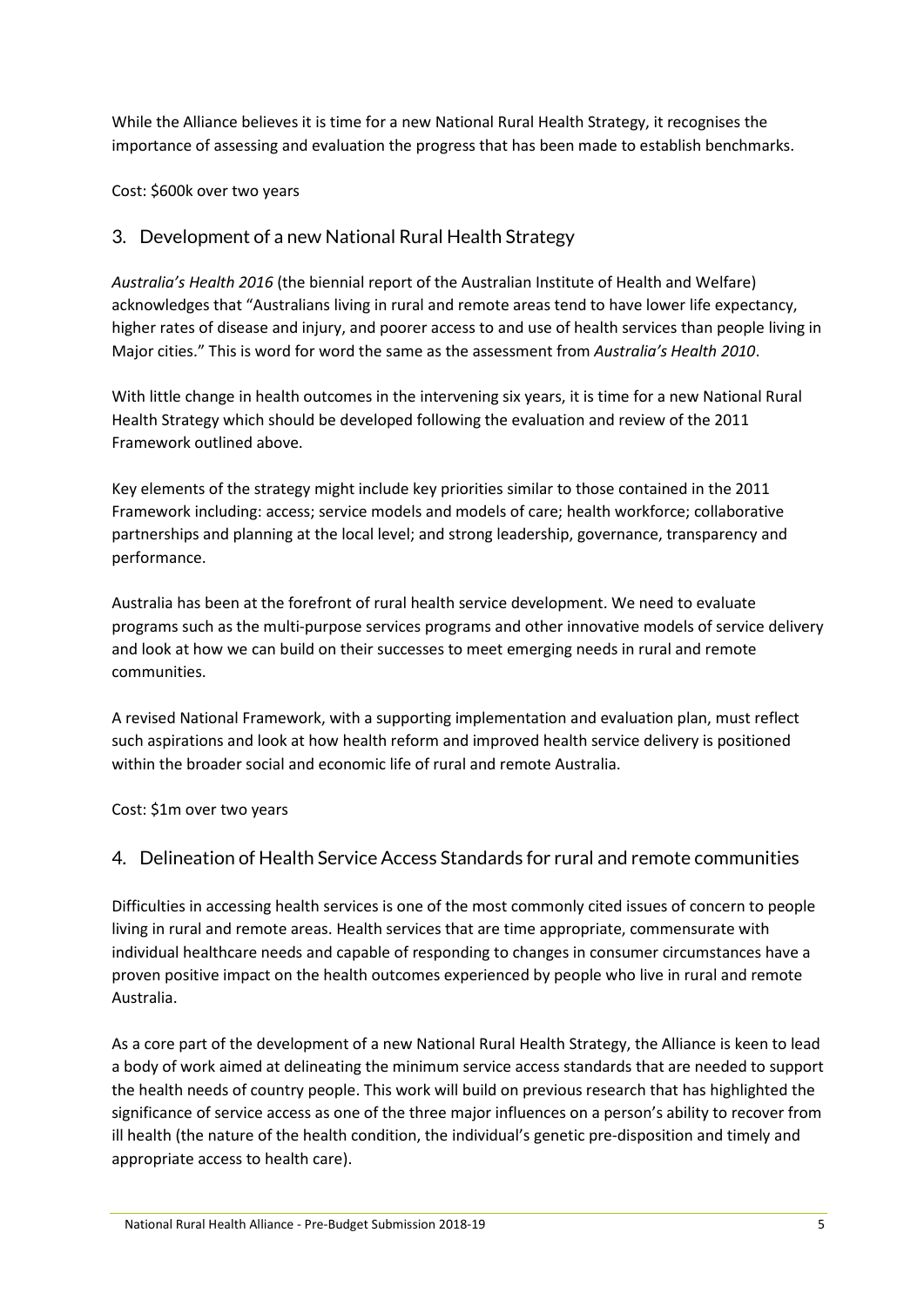The expected outcome of this work will be a scalable definition of minimum standards which would ensure equitable access to health care services for country people. The standards will be reflective of the socio-demographic and cultural needs of individual communities as well as being contextually sensitive to the geographical proximity to metropolitan and regional centres and access to specialist referral pathways.

Cost: \$1m over two years

#### <span id="page-6-0"></span>5. Development of multi-professional rural generalist pathways

Health workforce data clearly indicates that there is a maldistribution of the health workforce across a range of professional health disciplines. While the focus of efforts to correct this has largely been focussed on the medical professions, an equally concerted effort is required to identify strategies and opportunities for enhancing access to multi-professional practitioners more generally.

The Government's commitment to the development of Rural Generalist Pathways in medicine is commended. This work is a core responsibility of the recently appointed Rural Health Commissioner and the Alliance is keen to work with the Commissioner to assist in any way it can with this important initiative.

The Alliance believes that the identification and development of generalist pathways can be a key enabler in addressing the present maldistribution of the health workforce more generally. Such an initiative would enable the identification of learning and development requirements for trainees during both their undergraduate and postgraduate years to enable them to be proficient in applying their practice to rural and remote settings.

The Alliance is well placed to undertake this work. Each of the relevant professional disciplines is represented as part of our membership as well as employer and organisational membership-based peak bodies.

This work would occur in parallel with the work being undertaken by the Rural Health Commissioner and would occur over the same time period (two years). The Alliance will work closely with the Commissioner to coordinate the development of complementary training, development, work experience and employment pathways for multi-professional disciplines being skilled and attracted to working in rural and remote areas.

Cost: \$500k over two years

#### <span id="page-6-1"></span>6. Evaluation of the reach and impact of the Health Workforce Scholarship Program in rural and remote Australia

The Health Workforce Scholarship Program (HWSP) is presently limited to the health practitioners working exclusively in the private sector in rural and remote Australia. It is understood that health professionals that receive even a portion of their work-related income from a Government funded source are ineligible to receive scholarship assistance.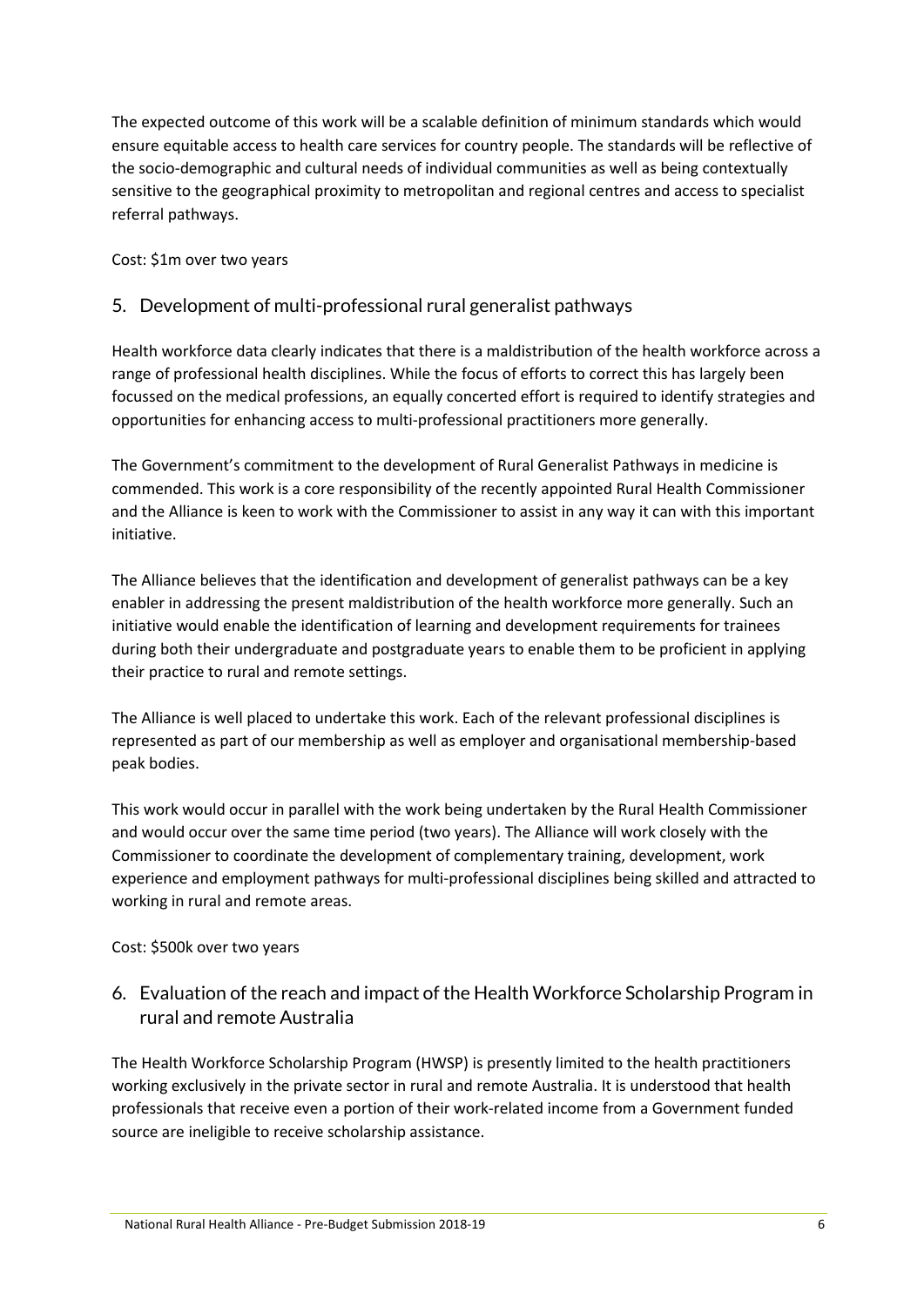It is noted that the Commonwealth Government has invested \$11m over three years in this initiative. It is clear that given that the majority of nursing, midwifery and allied health professionals working in rural and remote areas receive at least a portion of their income from a State Government funding source (through either full or part time employment or other method of engagement), the scope of benefit that can be applied to supporting the training and development needs of health professionals working in rural and remote areas will be severely restricted.

This initiative would assess the impact of the eligibility of those restrictions on the distribution and uptake of scholarships and bursaries to the rural and remote workforce and potentially inform future amendments to eligibility criteria. This work would include recommendations for Government consideration concerning the enhancements necessary to assist efficient access to the scholarship program.

Cost: \$150k over 1 year

<span id="page-7-0"></span>7. Collection and analysis of consumer views related to health in rural and remote Australia

This initiative seeks to collect consumer views about what service models, practices and ways of working have the most benefit in improving health and well-being. It follows the recent announcements and social media commentary made by the Hon Ken Wyatt regarding the value that needs to be placed on listening to the stories of health consumers and the insights that they have into how health services (particularly for vulnerable people) can be improved.

In addition to this, recent research has highlighted the need to look more broadly at the range of evidence used to inform decision-making in healthcare. Much of the research points to the lived experience of consumers of health services being key to informing better practice. Also, studies have now clearly established that a positive service experience is closely related to a heightened sense of health and well-being.

This initiative is also consistent with movement toward ensuring consumers and carers are at the centre of decisions being made concerning their care. This movement is most clearly demonstrated within the aged care and disability services sectors where consumer directed care systems and processes are now being implemented to give consumers and their carers control over the choices available to support them in both community and residential care settings.

This project seeks to review the evidence available and to undertake a research project aimed at capturing the personal stories of rural and remote consumer and carer experiences with the health care system. This information will then be used to expand the breadth of evidence available to inform better practice and policy reform required to address the rural and remote health outcome divide.

Cost: \$400k over two years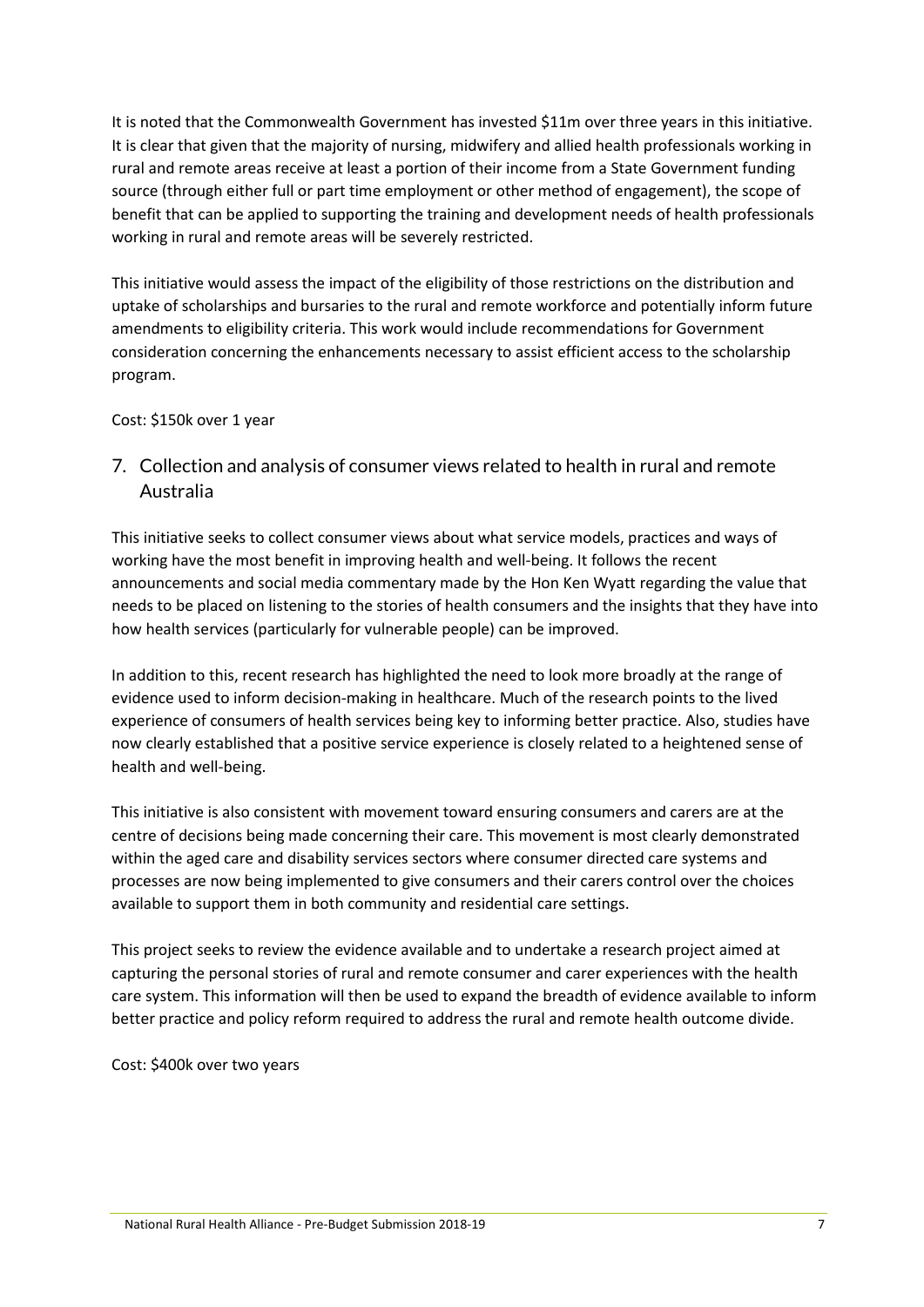## Annex A: National Rural Health Alliance Member Bodies

ACEM-RRRC - Australasian College for Emergency Medicine - Rural, Regional and Remote Committee

ACHSM - Australasian College of Health Service Management (rural members)

ACM-RRAC - Australian College of Midwives Rural and Remote Advisory Committee

ACN-RN&MCI - Australian College of Nursing (Rural Nursing and Midwifery Community of Interest)

ACRRM - Australian College of Rural and Remote Medicine

AHHA - Australian Healthcare and Hospitals Association

AHPARR - Allied Health Professions Australia Rural and Remote

AIDA - Australian Indigenous Doctors' Association

ANMF - Australian Nursing and Midwifery Federation (rural nursing and midwifery members)

APA (RMN) - Australian Physiotherapy Association (Rural Members Network)

APS - Australian Paediatric Society

APS (RRPIG) - Australian Psychological Society (Rural and Remote Psychology Interest Group)

ARHEN - Australian Rural Health Education Network Limited

CAA (RRG) - Council of Ambulance Authorities (Rural and Remote Group)

CRANAplus - the professional body for all remote health

CWAA - Country Women's Association of Australia

ESSA (RRIG) - Exercise and Sports Science Australia (Rural and Remote Interest Group)

FRAME - Federation of Rural Australian Medical Educators

ICPA - Isolated Children's Parents' Association

NACCHO - National Aboriginal Community Controlled Health Organisation

NRHSN - National Rural Health Students' Network

PA (RRSIG) - Paramedics Australasia (Rural and Remote Special Interest Group)

PSA (RSIG) - Rural Special Interest Group of Pharmaceutical Society of Australia

RACGP Rural: The Royal Australian College of General Practitioners

RDAA - Rural Doctors' Association of Australia

RDN of ADA - Rural Dentists' Network of the Australian Dental Association

RFDS - Royal Flying Doctor Service

RFW - Royal Far West

RHWA - Rural Health Workforce Australia

RIHG of CAA - Rural and Indigenous Health-interest Group of the Chiropractors' Association of Australia

ROG of OA - Rural Optometry Group of Optometry Australia

RPA - Rural Pharmacists Australia

SARRAH - Services for Australian Rural and Remote Allied Health

SPA-RRMC - Speech Pathology Australia - Rural and Remote Member Community